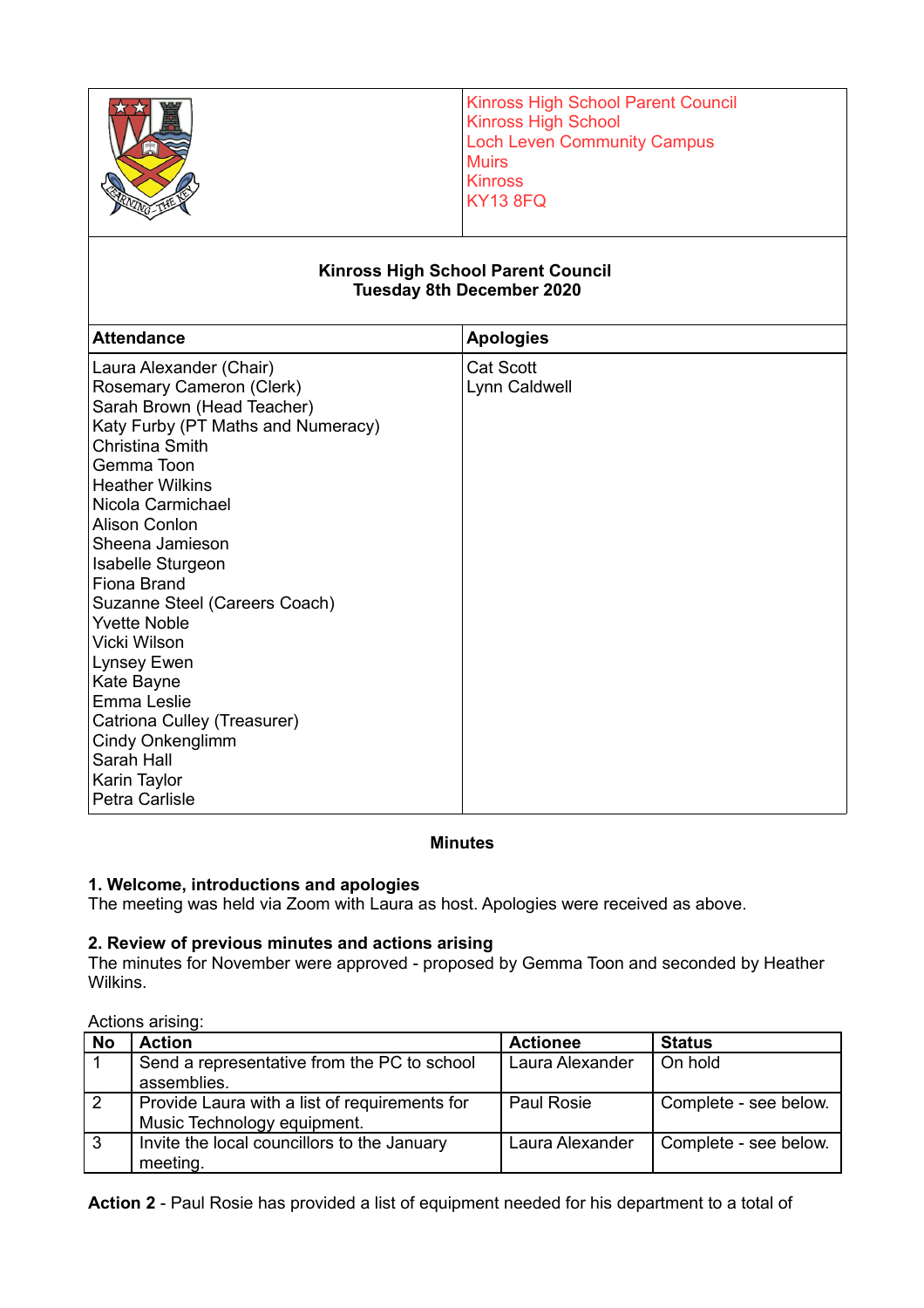£1500. Consideration of this is deferred until we see what other demands will be on our resources. **Action 3** - two responses have been received so far. Laura included a letter with her invite making the councillors aware of the council response to the issues of pupils self-isolating and the lack of support for this. The letter will be available on the Parent Council page of the school website when the minutes are uploaded. Similar questions were raised at a recent meeting of parent council chairs and the council response was not felt to be very satisfactory. Parents are concerned that pupils don't know what they are supposed to be studying while self-isolating, while they have access to online resources, they often don't know which parts of these they should be working through. Teachers are being expected to teach the pupils in school as well as arrange work for pupils self-isolating, but are not being given extra cover to make time to do this.

## **3. Presentation by Katy Furby, PT of Maths and Numeracy SQA Results**

There has been an improvement at Nat 5 level with 60 achieving grade A and an increase of 30 in presentations.

Standards have been maintained at Higher and Advanced Higher level with 28 achieving grade A in Higher. There continues to be an increase in uptake of Higher.

# **Staff**

Mr Garvie has left and Miss Tranmer went on maternity leave in April.

Mr Wain has rejoined the team while Miss Tranmer is off and Ms Smith has joined on a permanent basis.

# **Covid-19**

Increased use of worksheets given out and exercises shown on the board to limit the use of shared textbooks.

Resources uploaded to Google classroom for access during class time where appropriate.

Lessons and resources are being uploaded regularly for blended learning - daily in some cases if pupils are self-isolating.

Pupils are being asked to upload work regularly if at home and solutions are being uploaded for most assigned tasks.

Currently unable to provide 1 to 1 and group in-class support due to distancing guidelines, though there are some innovative solutions to this.

# **SQA Arrangements for this academic year**

Unit assessments have been strengthened to provide more robust evidence for estimates. Assessment timelines have been published on Google classroom, the school website and twitter. Star ratings have been introduced to help pupils and parents understand the weighting of assessments with regards to estimates.

# **Learning and teaching**

There is an increased focus on learning intentions and success criteria with pupils taking responsibility for their own learning.

## **Numeracy across learning**

Maths week Scotland happened in October.

Staff Basic General Education (BGE) moderation session was postponed due to lockdown but due to be held in early 2021.

One staff numeracy buddy has been assigned to each department to share good practice.

A regional project is underway to enhance numeracy and P7-S1 transition.

# **Next Steps**

Continue to adapt to SQA arrangements.

Review S1 and S2 courses.

Implement the new P7-S1 transition program.

Ms Furby's presentation will be available on the Parent Council page of the school website when the minutes are uploaded.

# **4. Presentation on Skills Development Scotland by Suzanne Steel**

Suzanne Steel is a career coach based at KHS. Skills Development Scotland is a national agency responsible for skills planning, apprenticeships, PACE redundancy support and career information. They work in schools, with school leavers and with adults of any age.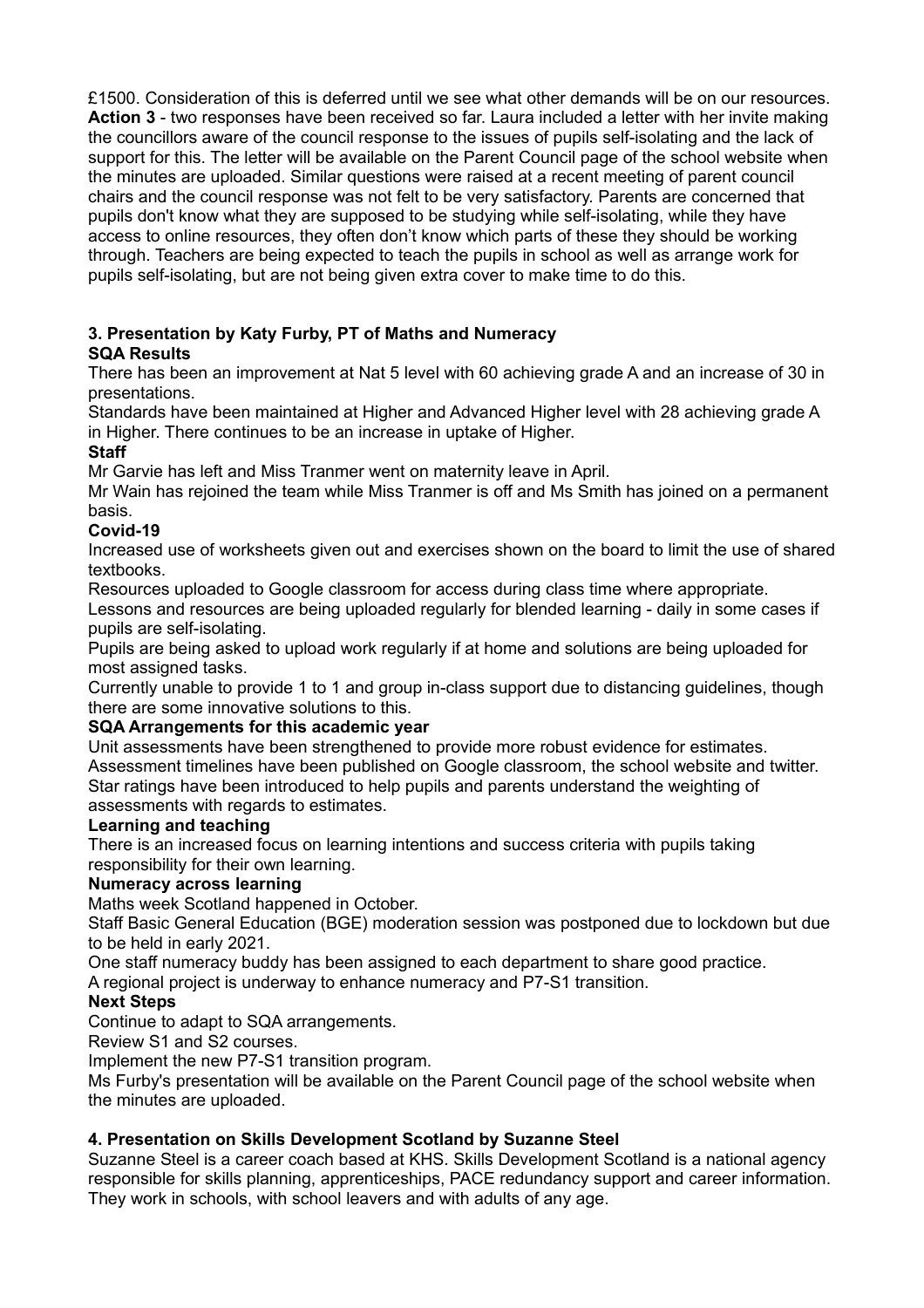Career coaching is similar to sports coaching. It focuses on the self, strengths, horizons and networks. Suzanne holds one-to-one sessions with pupils and group sessions. This is done using Microsoft Teams at the moment. Pupils needing help with career choices can speak to their guidance teacher in the first instance, pop by the career room in the school, email Suzanne or use google classroom if in S4-6. Rona Neilson of Skills Development Scotland is also available to help school leavers.

Normally Suzanne would try and speak to all S2 pupils before they have to make subject choices for S3 however this will not be possible this year. All S2 pupils will have a session with her before the end of the academic year. Advice for S2s is to look at what they enjoy and what they are good at.

Resources -

My World of Work website. You can register to get access to the CV builder and other tools. Apprenticeships.scot website includes current vacancies.

Mykidscareer.com website is for parents and carers.

Suzanne will be happy to speak to parents in 2021 and can be contacted on

01738 317377 07557 245856 Suzanne.Steel@sds.co.uk

# **5. Head Teacher's Report**

## **Staffing**

Mrs Richardson has joined pupil support

Miss Coulter and Miss MacNab will be leaving to take up promoted posts elsewhere - Miss Coulter at the end of term and Miss MacNab in February.

Chemistry, Guidance and Drama part-time posts are being advertised.

Pupil support currently has a high level of staff absence.The impact of various staff members having to self isolate has been severe at times, with up to 11 staff affected at one point.

The additional staff for Covid cover has been reduced considerably this term to only 1.5 teachers. There will be a new allocation next term.

## **Covid**

The move to level 3 has prompted a review of social distancing and other measures in the school to try and minimise the number of people identified by track and trace in the event of a positive case. 1 member of staff and 6 pupils have tested positive. There is no evidence of transmission within the school, however some pupils have had to self-isolate more than once. The school leadership team helps with contact tracing, which often ends up happening in the evening and at weekends. Most senior pupils now wear masks as per the new rules however uptake in S1-3, where masks are encouraged but not mandatory, is low.

## **Learning at home if required to self isolate**

The advice is to follow the school timetable using Google classroom.

PT Pupil Support will check in via PSE classroom.

Be aware that staff do not currently get any extra time to support pupils at home. Some staff are being retasked to help with well-being checks on self-isolating pupils.

The December YourKinect has information for parents.

## **General**

Parent emails are not being answered as fast as usual due to staff absences, with members of the pupil support team being absent in every house.

A partial S1 parent contact evening has been held using Microsoft Teams and a full S2 evening will have been held by the time these minutes are issued.

School uniform is still relaxed due to the lack of changing rooms.

Latecomers to school need to use the pupil support door as it is the only one with a bell. **Christmas**

This will not be the same this year however there will be competitions, a Christmas jumper day, Broke not Broken has received lots of goodies and S6 are holding a Christmas lunch on the 18th.

Last day activities (23rd Dec) will be limited, but still some fun things planned.

## **SQA**

An SQA communication will be sent out ASAP.

Further adjustments to the school year will be required after the cancellation of Highers and